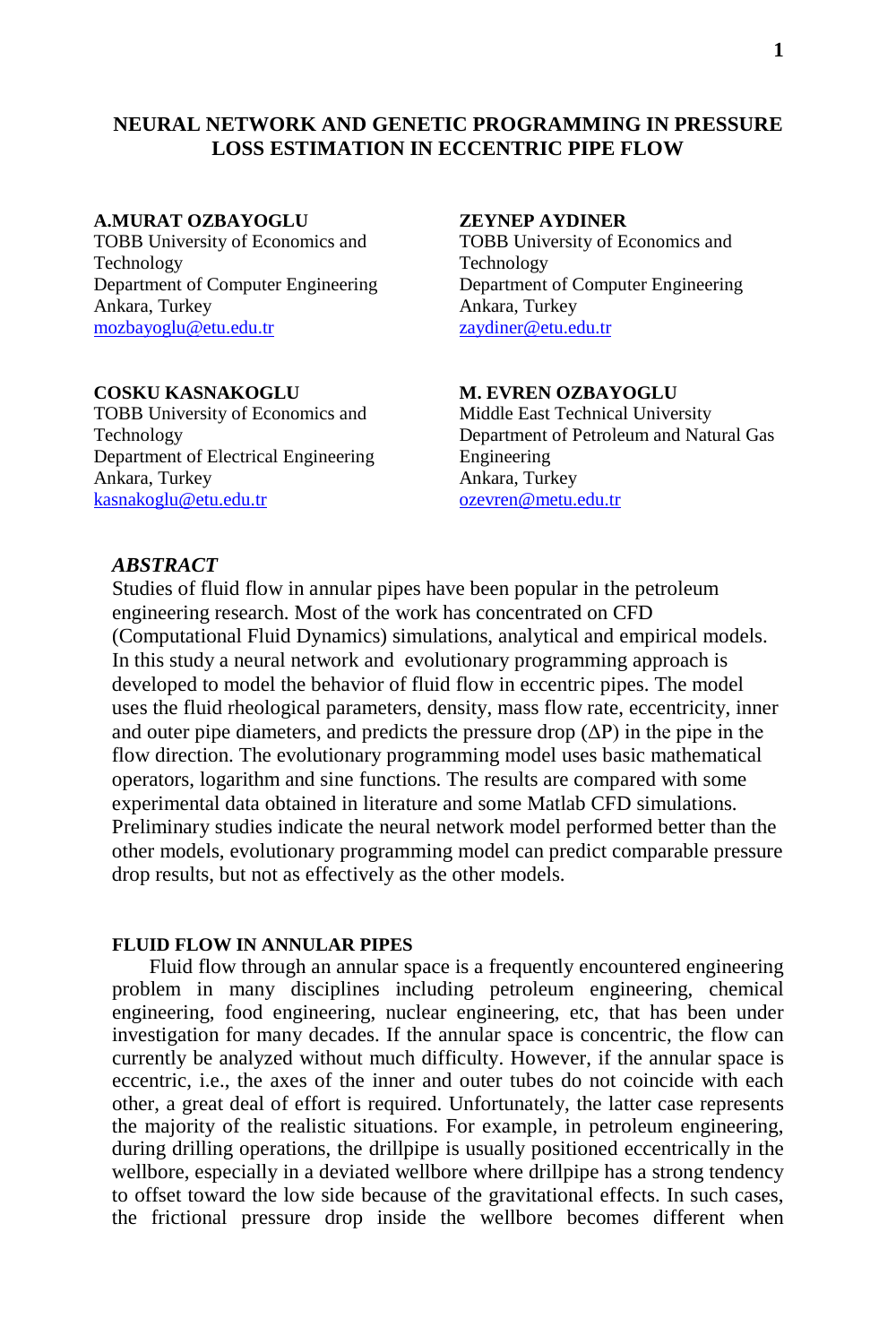compared with the concentric case. In Figure 1, the concentric and eccentric pipe configurations are shown.



**Figure 1:** Left: Cross section of a concentric pipe configuration. Middle: Cross section of an eccentric pipe configuration. Right: 3-D view of an eccentric pipe configuration

Analytical and empricial techniques used for modeling the fluid flow in eccentric annular pipes exist in literature<sup>[2]</sup> using Newtonian and Non-Newtonian fluid types[5]. One of the subproblems in the fluid flow problem, especially in the oil industry is to estimate the pressure drop for non-newtonian fluids in eccentric annular pipes [6]. Newtonian fluids are studied extensively in the literature for such a problem and many experimental setups are developed, however non-newtonian fluid flow in eccentric pipes had lack of such interest, there has been theoretical studies, but experimental data for such problems are almost non-existent[4].

In general, the inner cylinder can be a rotating with respect to the outer cylinder[5], there has been studies modelling this behavior analytically [3]. In this study, as it is the preliminary stage, it is assumed that the inner and outer pipes do not have a rotational movement with respect to each other.

## **FLOW CONTROL PROBLEM**

Flow control or CFD problems are generally characterized by solving the Navier-Stokes equations by finite element or difference methods. However not only this is a computationally intensive process, sometimes in certain cases, it might not be able to converge to an acceptable solution. In general methodology, simulation models are developed and used for solving CFD problems. The problem with the simulation technique is when the environmental parameters or states change, the simulation has to be recreated with the new parameters. This results in a problem if a real-time prediction model needs to be developed, since most simulation models can not address changes in the system settings and environmental parameters on the run.

Recently, other than the analytical and empirical models, more machine learning methodologies like genetic algorithms[8] and neural networks have started appearing in CFD applications [7][11]. Since neural networks have been used in many different applications where input-output relationships can not be easily defined by analytical methods[9], CFD can be considered one area that these techniques may provide better solutions than traditional techniques.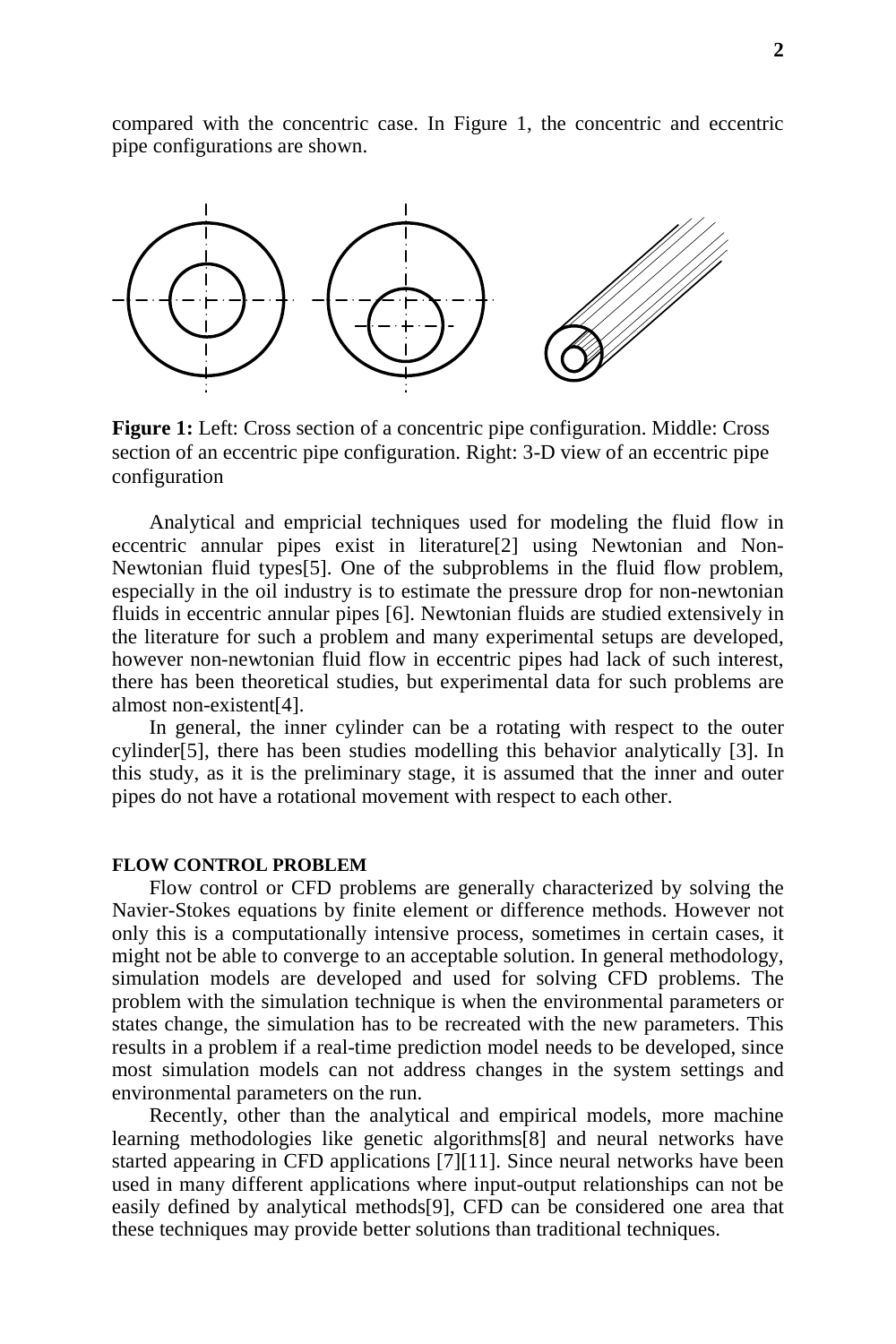#### **TESTS**

In this study, three different techniques are used for estimating the pressure drop for non-newtonian fluids in eccentric annular pipes. The experimental data provided by Pereria et. al [1] is used in this study.

In the first model, a CFD simulation environment is created using the same parameters that are obtained from the experimental data. The flow in the simulations is governed by the Navier-Stokes equations

$$
\rho\left(\frac{\partial u}{\partial t}(x,t) + \left(u \cdot \nabla u\right)(x,t)\right) = -\nabla p(x,t) + \left(\nabla \cdot \tau\right)(x,t) + F(x,t) \tag{1}
$$

where *u* is the velocity vector, *p* is the pressure,  $\rho$  is density,  $\tau$  is the stress tensor,  $F$  is a body force,  $x$  is the spatial variable and  $t$  is the temporal variable. No-slip boundary conditions are assumed on the walls of the eccentric pipe, the inflow velocity is set based on the data provided in [1], and a Neumann-type constant pressure condition is assumed for the outflow. The specification of the initial and boundary conditions, as well as the execution of the CFD simulations were carried out on a solver based on Navier2d in Matlab [12], with custom extensions so as to accommodate the non-Newtonian flow at hand. Figure 2 shows a cross-section of the pressure distribution in the pipe for eccentricity 0.8 and an initial flow velocity of 0.609, where it can be seen that the pressure is highest on the left edge where the flow enters the pipe and it decreases with axial position, reaching its lowest value on the right edge. The difference between these two values is the pressure drop *ΔP*, which is the quantity to be estimated.



**Figure 2:** CFD simulation result showing a vertical cross section of the pressure distribution in the pipe for eccentricity 0.8 and initial flow velocity 0.609.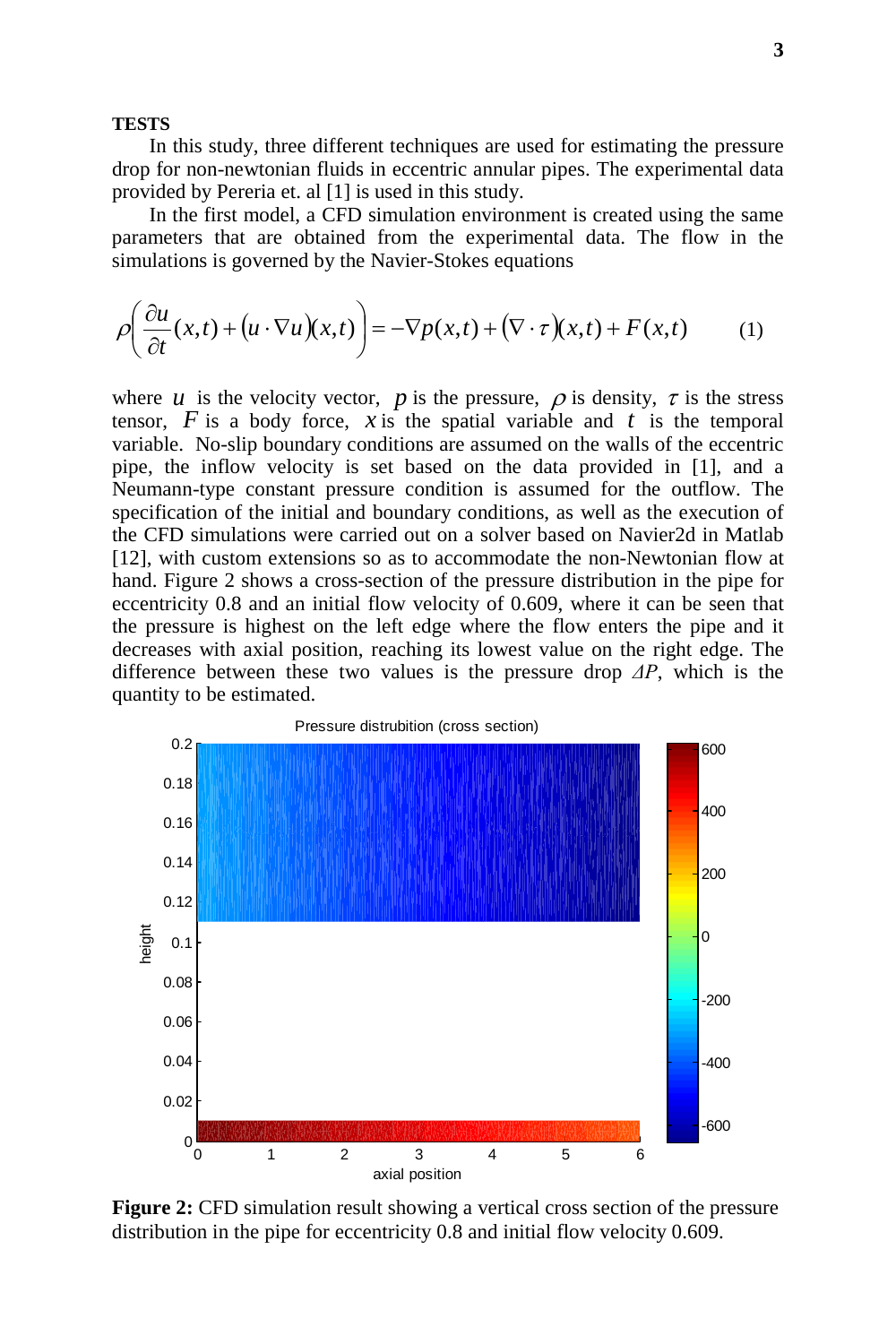In the second model, a genetic programming approach is used and in the third model a neural network using the same parameters as inputs are created. All three models tried to predict the pressure drop at certain locations along the pipe.

The experimental data had the following parameters:

- Fluid viscosity  $(\mu)$
- Eccentricity (e)
- $\bullet$  Initial flow velocity (v)
- Axial position (1)

Given these parameters all models tried to predict the pressure drop  $(\Delta P)$  in the pipe. In the neural network model the backpropagation[10] model of 1 hidden layer with 4 hidden neurons is used. The learning was applied on the training data using the batch model with conjugate gradient technique. The training data and the cross validation data was obtained from the experimental data but chosen separately.

The tabulated experimental actual data used for testing is shown in Table 1.

| Fluid type     | Eccentricity | Initial<br>flow | Axial    | pressure drop |
|----------------|--------------|-----------------|----------|---------------|
|                |              | velocity        | position |               |
| $\mathbf{1}$   | 0.8          | 0.609           | 0.5      | 75            |
| $\overline{1}$ | 0.8          | 0.609           | 0.9      | 110           |
| $\overline{1}$ | 0.8          | 0.609           | 1.3      | 134           |
| $\mathbf{1}$   | 0.8          | 0.609           | 1.7      | 166           |
| $\overline{1}$ | 0.8          | 0.609           | 2.1      | 187           |
| $\mathbf{1}$   | 0.8          | 0.609           | 2.5      | 212           |
| $\mathbf{1}$   | 0.8          | 0.609           | 2.9      | 232           |
| $\mathbf{1}$   | 0.8          | 0.609           | 3.3      | 253           |
| $\mathbf{1}$   | 0.8          | 0.609           | 3.7      | 277           |
| $\mathbf{1}$   | 0.8          | 0.609           | 4.1      | 297           |
| $\mathbf{1}$   | 0.8          | 0.609           | 4.5      | 318           |
| $\mathbf{1}$   | 0.8          | 0.609           | 4.9      | 338           |
| $\overline{1}$ | 0.8          | 0.609           | 5.3      | 358           |
| $\mathbf{1}$   | 0.8          | 0.609           | 5.7      | 378           |
| $\overline{1}$ | 0.8          | 0.203           | 0.2      | 10            |
| $\overline{1}$ | 0.8          | 0.203           | 0.4      | 15            |
| $\mathbf{1}$   | 0.8          | 0.203           | 0.6      | 25            |
| $\mathbf{1}$   | 0.8          | 0.203           | 0.8      | 30            |
| $\mathbf{1}$   | 0.8          | 0.203           | 1.0      | 35            |
| $\mathbf{1}$   | 0.8          | 0.203           | 1.2      | 40            |
| $\overline{1}$ | 0.8          | 0.203           | 1.4      | 45            |
| $\mathbf{1}$   | 0.8          | 0.203           | 1.6      | 55            |
| $\mathbf{1}$   | 0.8          | 0.203           | 1.8      | 60            |
| $\mathbf{1}$   | 0.8          | 0.203           | 2.0      | 65            |
| $\mathbf{1}$   | 0.8          | 0.203           | 2.2      | 70            |
| $\overline{1}$ | 0.8          | 0.203           | 2.4      | 75            |

**Table 1** Experimental Test data set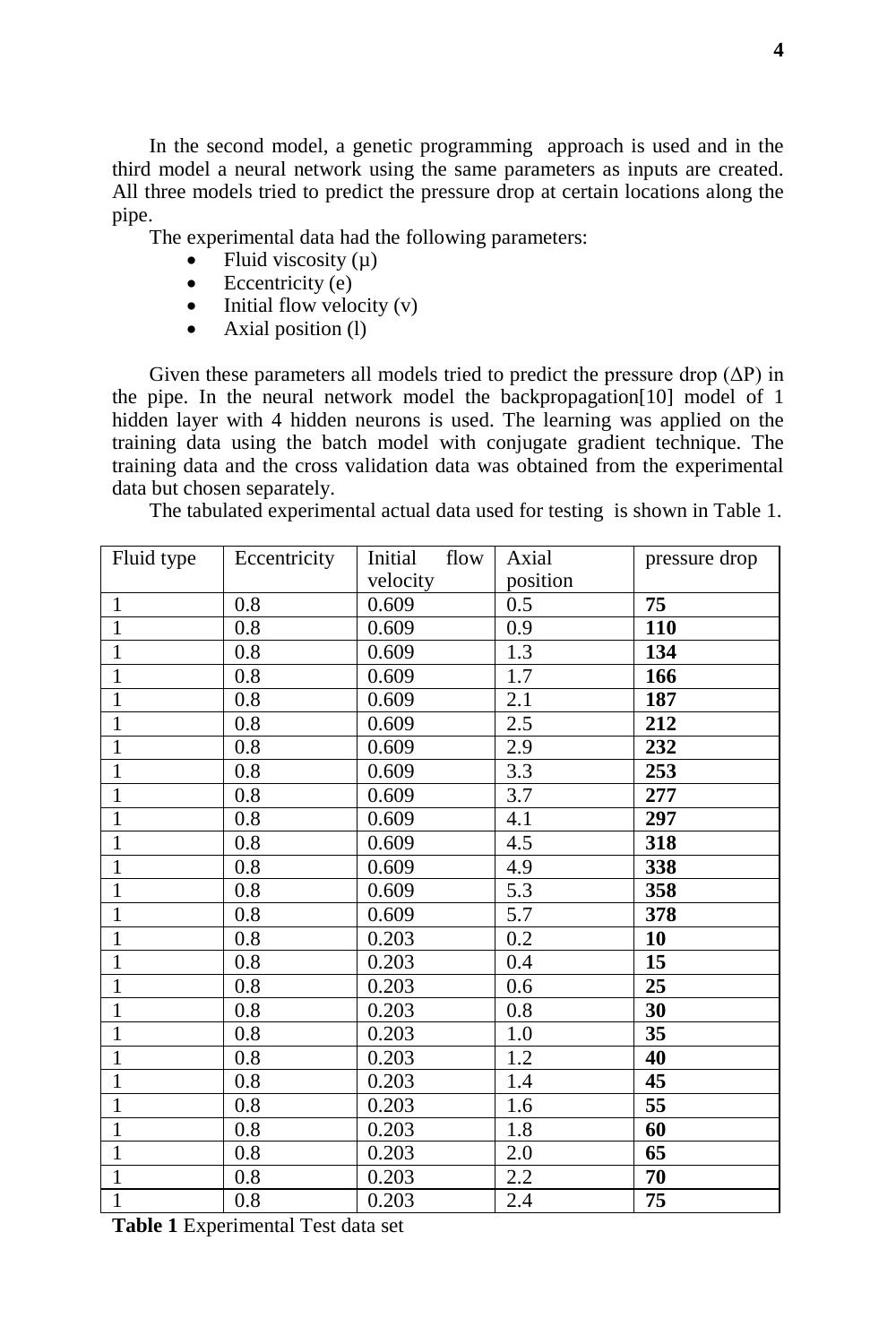| Experimental | Simulation | Simulation | Neural     | <b>NN</b>  |
|--------------|------------|------------|------------|------------|
| pressure     | model      | difference | Network    | difference |
| drop         | estimation |            | estimation |            |
| 75           | 32.1849    | 42.81      | 71.42      | 3.58       |
| 110          | 56.0994    | 53.90      | 110.38     | 0.38       |
| 134          | 80.4055    | 53.59      | 139.46     | 5.46       |
| 166          | 102.4529   | 63.55      | 163.97     | 2.03       |
| 187          | 126.6191   | 60.38      | 187.30     | 0.30       |
| 212          | 148.9971   | 63.00      | 210.39     | 1.61       |
| 232          | 173.0547   | 58.95      | 233.01     | 1.01       |
| 253          | 196.5001   | 56.50      | 254.75     | 1.75       |
| 277          | 220.8541   | 56.85      | 275.53     | 1.47       |
| 297          | 246.0040   | 51.00      | 295.78     | 1.22       |
| 318          | 268.4337   | 49.57      | 316.16     | 1.84       |
| 338          | 292.1188   | 45.88      | 337.16     | 0.84       |
| 358          | 315.9865   | 42.01      | 358.30     | 0.30       |
| 378          | 339.1226   | 38.88      | 377.69     | 0.31       |

Comparison of the simulation model pressure drop estimation results and the neural network estimation results are tabulated in Table 2 with comparison with the actual experimental test results.

**Table 2** Comparison of simulation and neural network models



**Figure 3:** Comparison of experimental values of ∆*P* , with those obtained from the CFD simulation and neural network model.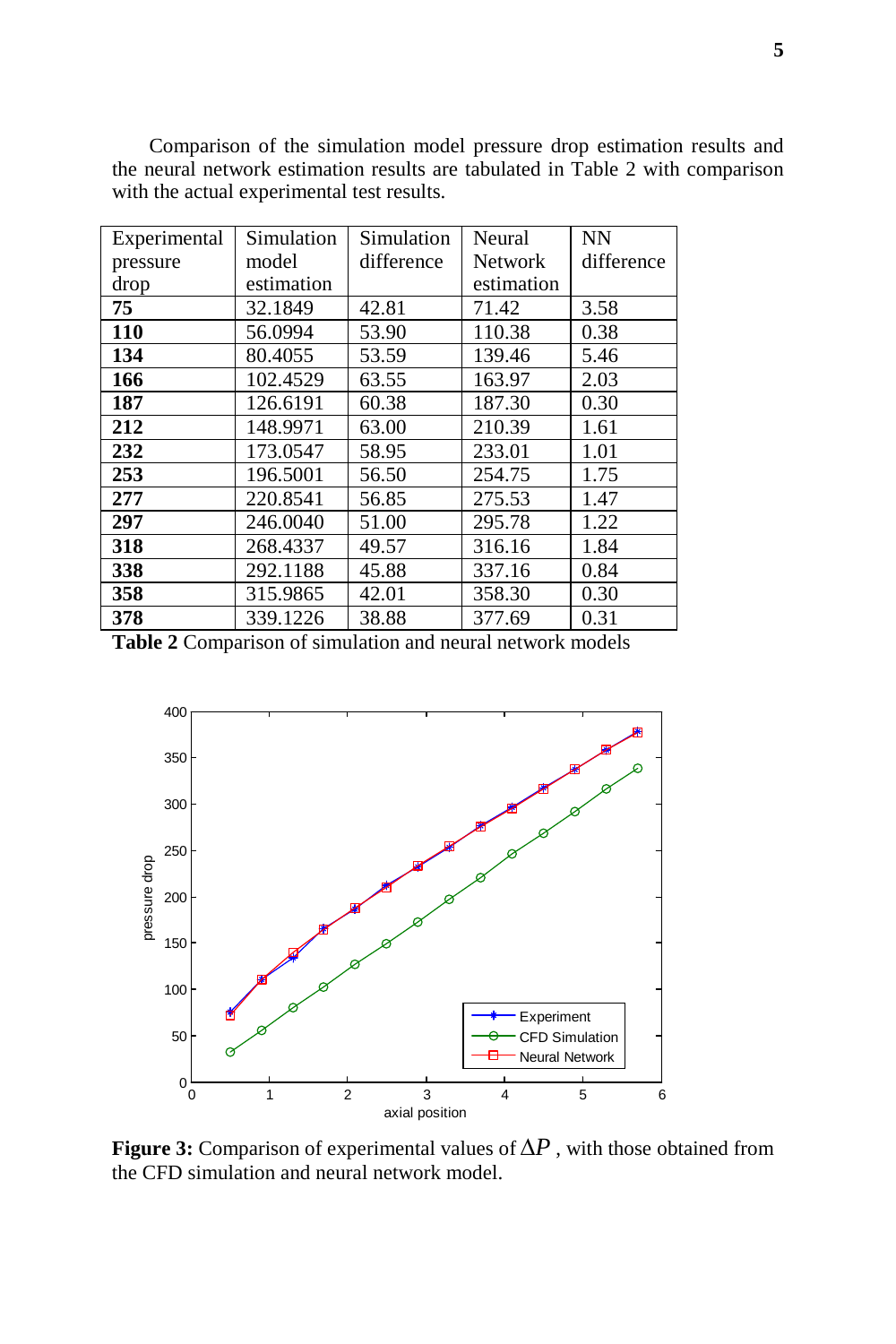

**Figure 4:** Percent error in estimating ∆*P* , for the CFD simulation and the neural network model.

Comparison of the simulation model pressure drop estimation results and the genetic programming estimation results are tabulated in Table 3 with comparison with the actual experimental test results.

| Experimental | Simulation | Simulation | Genetic     | Genetic     |
|--------------|------------|------------|-------------|-------------|
| pressure     | model      | difference | Programming | Programming |
| drop         | estimation |            | estimation  | difference  |
| 10           | 7.3373     | 2.66       | 5.03        | 4.97        |
| 15           | 13.1810    | 1.82       | 10.08       | 4.92        |
| 25           | 18.5477    | 6.45       | 15.16       | 9.84        |
| 30           | 24.1269    | 5.87       | 20.26       | 9.74        |
| 35           | 29.9056    | 5.09       | 25.37       | 9.63        |
| 40           | 36.0296    | 3.97       | 30.50       | 9.50        |
| 45           | 41.3272    | 3.67       | 35.64       | 9.36        |
| 55           | 46.9942    | 8.01       | 40.78       | 14.22       |
| 60           | 52.6634    | 7.34       | 45.93       | 14.07       |
| 65           | 58.1418    | 6.86       | 51.08       | 13.92       |
| 70           | 63.8695    | 6.13       | 56.23       | 13.77       |
| 75           | 69.3089    | 5.69       | 61.37       | 13.63       |

**Table 3** Comparison of simulation and genetic programming models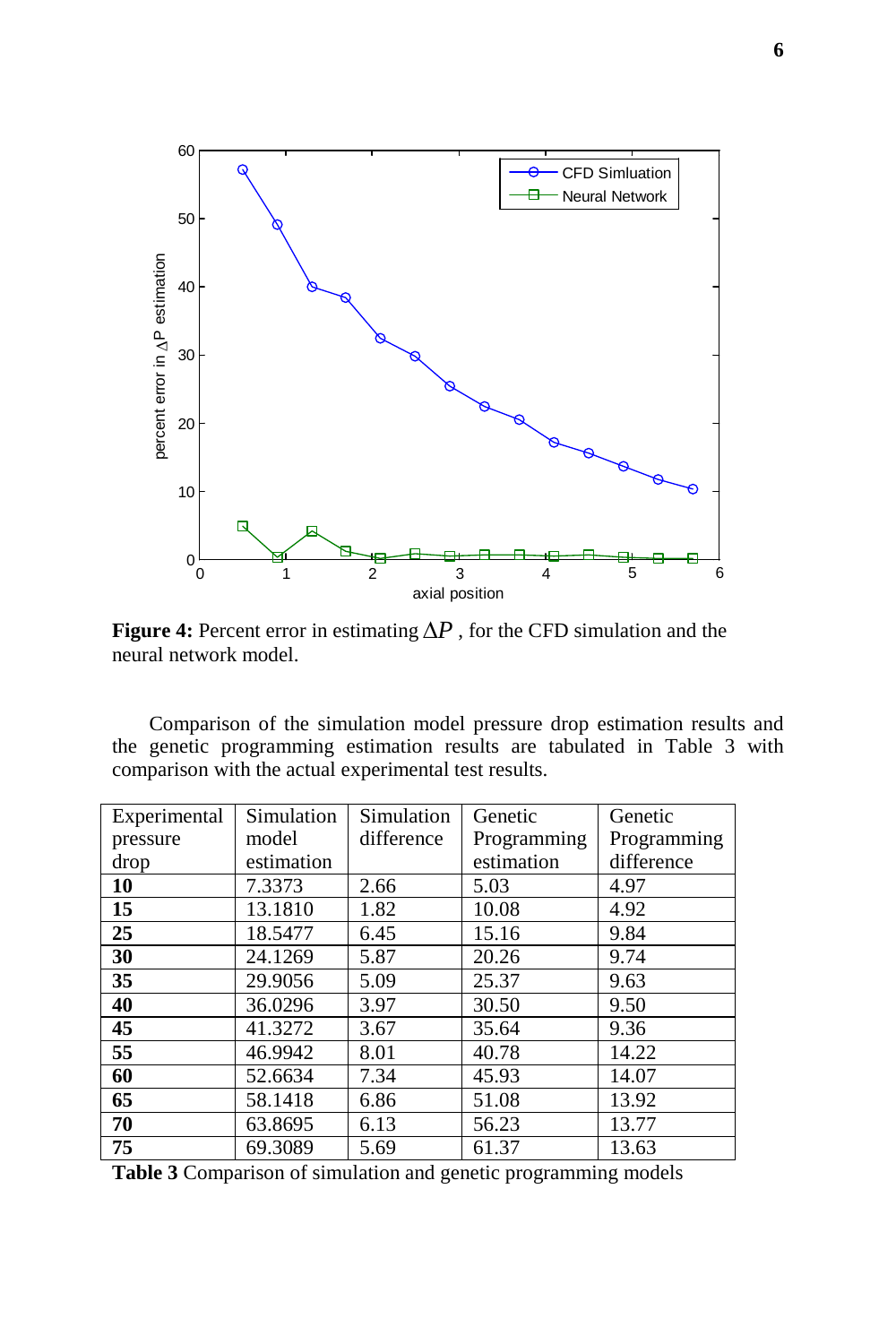

**Figure 5:** Comparison of experimental values of ∆*P* , with those obtained from the CFD simulation and genetic programming model.



**Figure 6:** Percent error in estimating ∆*P* , for the CFD simulation and the genetic programming model.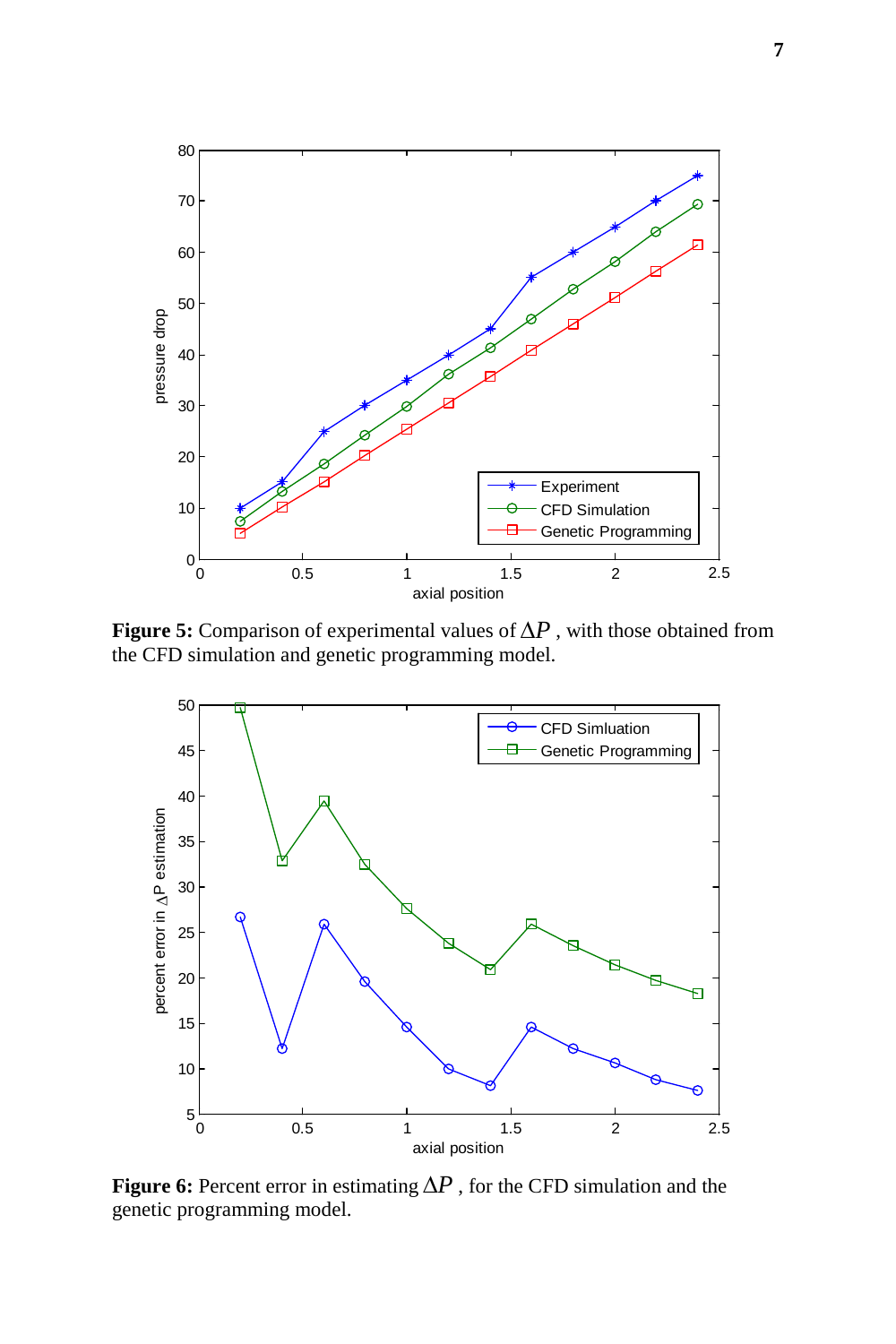### **RESULTS AND CONCLUSIONS**

Two separate flow velocity was used in the tests, for the slower velocity case, simulation results were compared to genetic programming results and in the faster velocity case, neural network results were compared to simulation results.

When the results were analyzed, it was observed that the neural network model easily outperformed the simulation model when the fluid velocity was high. The simulation model however performed better than the GP model in the slower fluid velocity case, even though the difference in errors was not as significant as the former case. At this point more tests need to be done to see if there is a better GP model that can predict pressure loss better than the current configuration, GP model might not be suitable to these type of problems if additional results indicate similar outcomes.

These preliminary results indicate the neural network modeling of the pressure drop prediction in eccentric annular pipes can be a solution for real time estimation of this parameter. Since these are the initial results, more tests will be performed to verify that neural network can indeed be an answer to this computationally intensive problem.

There are ongoing tests for different parameter sets in order to implement the best model for pressure loss prediction. Furthermore, there is an effort to create a CFD and Fluid Flow Laboratory in the university in the near future. So it will be easier to obtain more experimental data. As a result, for future work, also inner cylinder rotation case will be considered and models for that problem will be developed.

#### **NOMENCLATURE**

*CFD* : Computational Fluid Dynamics *GP* : Genetic programming *ΔP*: Pressure Drop

#### **REFERENCES**

- [1] Pereria, F.A.R., Baroso, M.A.S. and Ataide C.H., **"CFD Predictions of Drilling Fluid Velocity and Pressure Profiles in Laminar Helical Flow",** Brazilian Journal of Chemical Engineering, Volume 24, pages 587-595, December 2007.
- [2] Siginer, D.A. and Bakhtiyarov, I.S., **"Flow of drilling fluids in eccentric annuli",** Journal of Non-Netwonian Fluid Mechanics, Volume 78, pages 119-132, 1998.
- [3] Mori, N., Eguchi, T., Nakamura, K. and Horikawa, A., **"Pressure flow of Non-Newtonian Fluids between eccentric double cylinders with the inner cycle rotating",** Journal of the Textile Machinery Society of Japan, Volume 38, No:2, pages 37-45, 1985.
- [4] Subramanian, R. and Azar, J.J., **"Experimental Study on Friction Pressure Drop for Non-Newtonian Drilling Fluids in Pipe and Annular Flow",** SPE International Oil and Gas Conference, Beijing - China, 7-10 Novembner 2000.